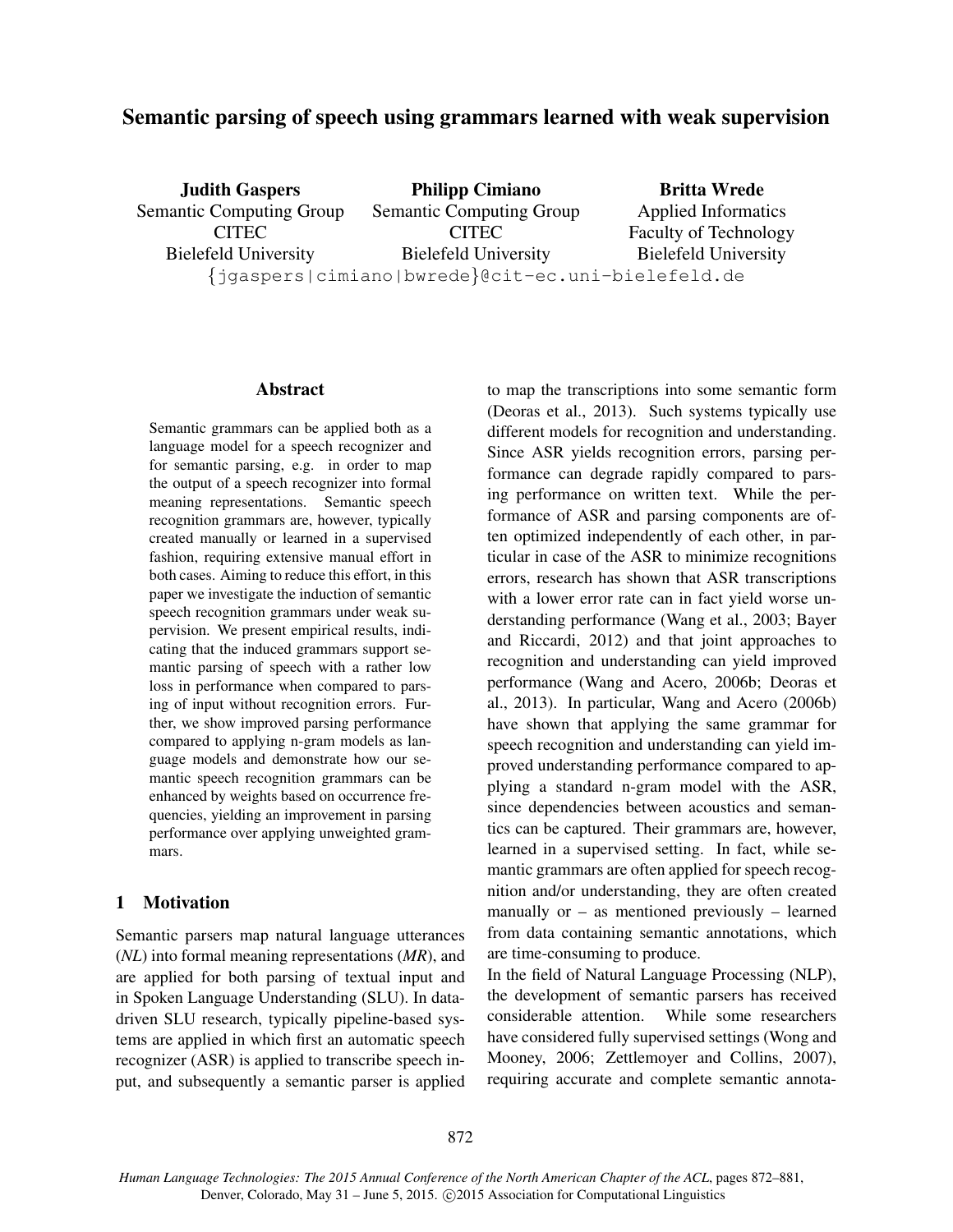tions, others have developed weakly supervised approaches exploiting ambiguous representations of the context in which an utterance is produced instead of accurate and complete annotations (Chen et al., 2010; Börschinger et al., 2011; Chen and Mooney, 2008). In this line, in this paper we explore how an approach that induces semantic parsers in the form of a (semantic) grammar from ambiguous training data can be applied to acquire a language model (LM) for speech recognition as well as a semantic parser for the understanding task at the same time. Making use of a semantic parser as a language model for speech recognition also comes with the advantage that no separate language model must be trained. In our experiments, we compare performance of the induced grammars to the performance of different language models, in particular n-gram models, and we investigate the impact of enhancing induced semantic grammars with weights based on the training data. We present empirical results showing that it is possible to induce semantic grammars with weak supervision that can be applied successfully both as an LM for a speech recognizer and for semantic parsing. We show that with respect to parsing performance, our joint approach in which the same grammar is used for parsing and as an LM yields a higher  $F_1$  (84.46%) compared to an approach in which a standard n-gram based model is used as an LM (78.36%). In addition, our results indicate that enhancing speech recognition grammar rules with weights based on occurrence frequencies can yield improved performance over unweighted grammars (84.46% vs 82.37% for weighted vs unweighted grammars, respectively).

## 2 Background & related work

In principle, two different types of language models can be applied with an ASR: stochastic LMs – typically n-gram models – and speech recognition grammars. While n-gram models estimate probabilities of word sequences, speech recognition grammars explicitly specify rules defining which words and patterns a user may utter. Further, semantic information can be directly included within the rules. Thus, when applied with an ASR, spoken utterances can be directly transformed into a corresponding semantic representation without producing a sequence of words as intermediate step. This approach is typically taken when building commercial systems (Wang et al., 2011). Such grammars are, however, typically created manually, which is timeconsuming and error-prone. Hence, data-driven approaches to automatic grammar induction have been explored (Wang and Acero, 2006b; Wang and Acero, 2005; Wang and Acero, 2003). However, they often rely on fully supervised settings, requiring training data which is annotated at the utteranceor word level, which is costly and time-consuming to produce. In contrast, aiming to reduce the required manual effort, in this paper we explore the utility of weak supervision in the form of ambiguous context information for the induction of grammars applicable for both speech recognition and understanding.

The utility of this kind of weak supervision has been explored previously in the field of semantic parsing (Chen et al., 2010; Börschinger et al., 2011; Chen and Mooney, 2008), and unsupervised approaches to semantic parsing have been proposed as well (Poon and Domingos, 2009; Goldwasser et al., 2011). While such approaches may be applied as parsing components for SLU systems – notice though that the SLU task differs from parsing of written text in that recognition errors and phenomena of spoken language must be handled, and that not all SLU models can be applied as an LM (Wang et al., 2011) – we are not aware of work aiming to transform these parsers into speech recognition grammars or investigating their performance with respect to different LMs applied with an ASR.

Semantic parsers applied in pipeline-based SLU systems are in general usually learned in a supervised fashion. Other than semantic grammar-based approaches, probabilistic models and machine learning techniques have been applied in SLU for conceptual tagging due to their robustness to noise, e.g. Conditional Random Fields (Lafferty et al., 2001) have been applied (e.g. Wang and Acero (2006a; Dinarelli et al. (2012)); He and Young (2005) present an approach based on Hidden Markos Models. However, evaluations have shown that even in case of applying machine learning techniques or probabilistic models, semantic parsing of ASR transcriptions is affected by much more errors compared to parsing of correct transcriptions (De Mori, 2011). In order to reduce annotation costs, work has,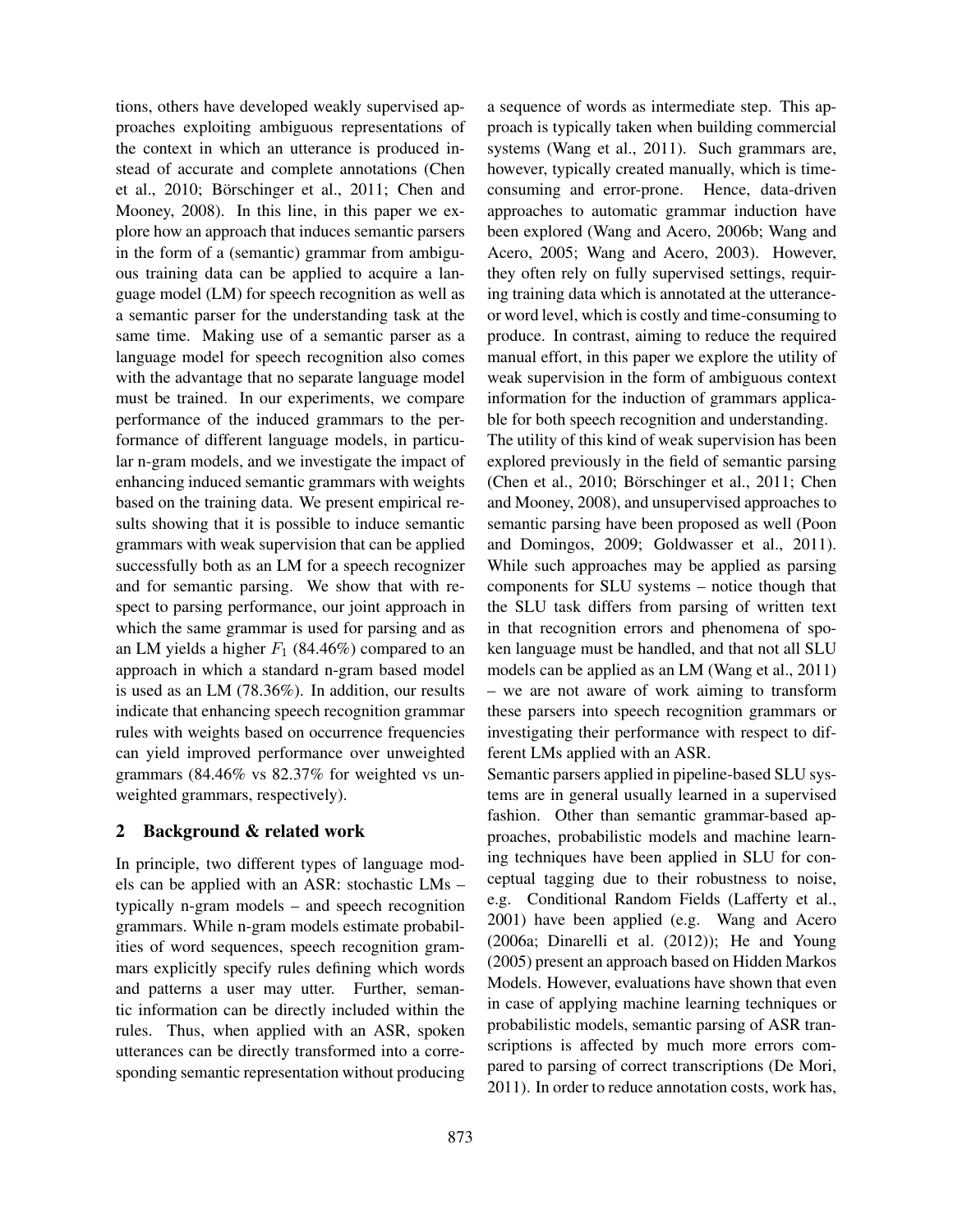for instance, focused on providing annotation tools (Wang and Acero, 2006b; Wang and Acero, 2005), exploring supervised learning in combination with active learning (Wu et al., 2010) and gaining additional training data, for instance, from the Web using queries generated from a (small) existing grammar (Klasinas et al., 2013). These approaches, however, still assume manual effort and may be somewhat complementary to the one investigated here. Further, data-driven SLU parsers are often based on rather local features, e.g. n-grams, while we explore template-based grammars which can capture longdistance linguistic dependencies.

Several approaches have addressed unsupervised (Solan et al., 2005; van Zaanen and Adriaans, 2001) and semi-supervised (Wong and Meng, 2001; Siu and Meng, 1999; Meng and Siu, 2002) induction of grammars, where the latter may comprise manual post-processing of automatically induced rules. In particular, in order to be applicable as an SLU model, semantic information must be added manually, since only syntactic structures can be induced automatically in this case.

While in data-driven SLU research typically pipeline-based systems are applied, a few joint approaches have been proposed (Deoras et al., 2013; Wang and Acero, 2006b; Bayer and Riccardi, 2012). Specifically, the work presented here is most similar to the approach presented by Wang and Acero (2006b). In particular, we also attempt to learn grammars applicable for both speech recognition and understanding. However, Wang and Acero (2006b) explore a supervised setting based on wordlevel annotations for slots and induce rather local rules, i.e. based on preambles and postambles for slots, while we explore a template-based approach, capturing long-distance linguistic dependencies.

## 3 Methodology

In this paper, we explore the induction of semantic grammars under weak supervision provided in the form of ambiguous representations of the semantic context as explored in the NLP field of Semantic Parsing (Chen et al., 2010). In particular, the training data comprises of a set of textual utterances coupled with symbolic context information from which we induce semantic parsers and derive different LMs for application with an ASR. LMs are then applied to transcribe speech data, and the resulting transcriptions are in turn mapped into meaning representations by the learned semantic parsers. In the following, we will first describe the input data and learning scenario and subsequently the semantic parsing approach as well as the creation of language models.

### 3.1 Learning scenario and input data

Our experiments were performed on the RoboCup soccer corpus (Chen and Mooney, 2008), which is a standard dataset used for the evaluation of semantic parsing algorithms taking written natural language utterances as input. The corpus comprises four RoboCup games. Game events are represented by predicate logic formulas, which represent the ambiguous contextual representations from which semantic parsers are trained in a weakly supervised fashion. The games were commented by humans, yielding examples for *written* natural language utterances (*NL*). In the corpus, each *NL* is paired with a set of possible meaning representations  $mr_i \in MR$ , each expressing a game action, and *NL* corresponds to at most one them. For example, *pass(purple10,purple7)* represents an *mr* for a passing event which might be commented as "purple10 kicks to purple7". However, there is no direct correspondence between the *NL* comments and their corresponding *mr*s; thus, these correspondences have to be learned.

The corpus also contains a gold standard comprising *NL*s annotated with their correct *mr*s. Several semantic parsers have been evaluated using this dataset by applying the evaluation schema introduced by Chen et al. (2010). The authors performed 4-fold cross-validation on the four games. Training was done on the ambiguous training data, while the gold standard for a fourth game was used for testing. Results were presented by means of the  $F_1$  score. Precision and recall were computed as the percentage of *mr*s produced by the system that were correct and the percentage of *mr*s that the system produced correctly, respectively. A parse was considered as correct if it matched the gold standard exactly (Chen et al., 2010). Recently, this task has been extended to consider speech data, both in learning and applying a parser. In particular, the approach of Gaspers and Cimiano (2014) relied on transcriptions made by a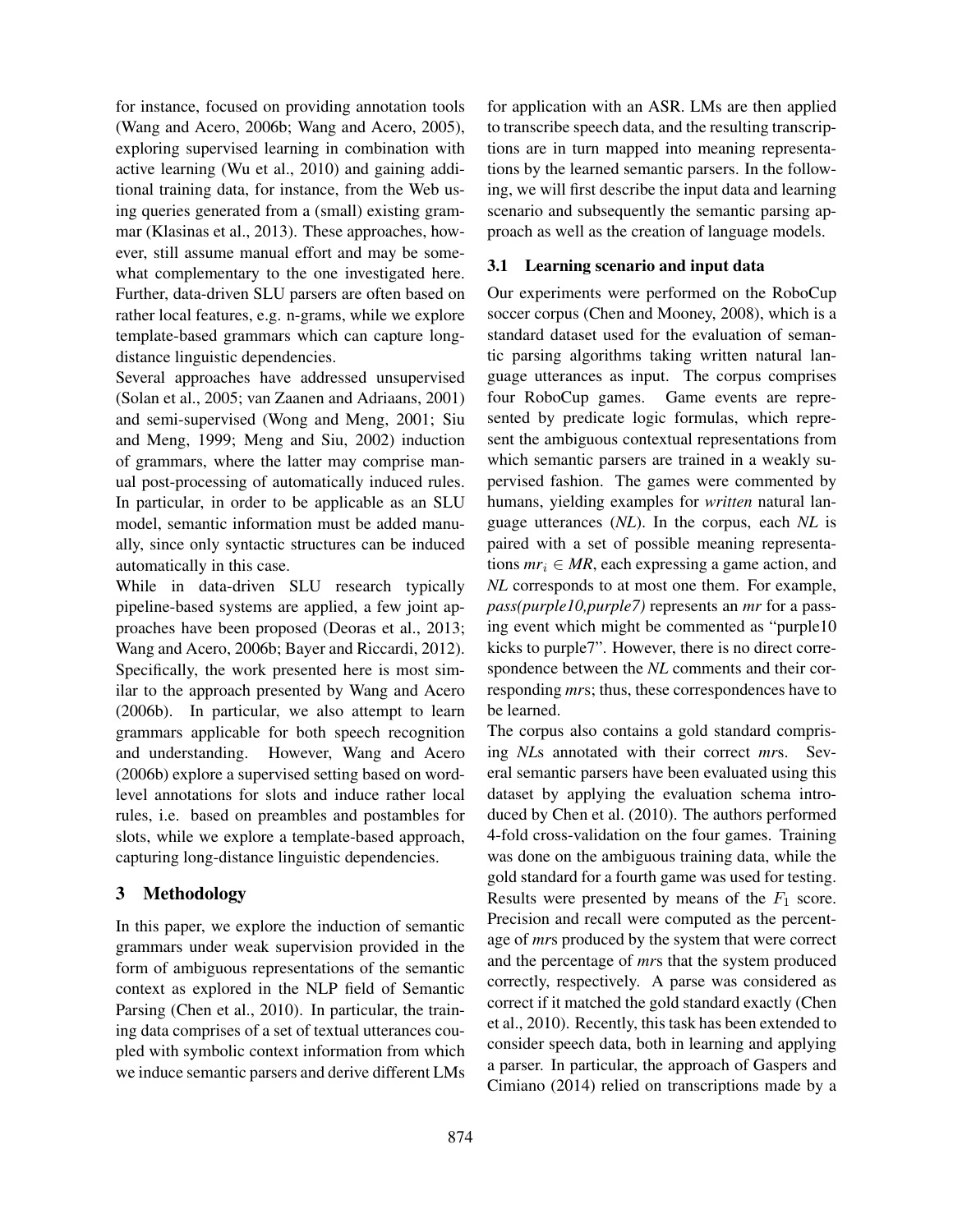task-independent phoneme recognizer as input. For this purpose, *NL* comments contained in the dataset were read by a speaker. By contrast, in this paper we explore how grammars for speech recognition and understanding can be built from textual input in a weakly supervised setting, and subsequently be applied for recognition and parsing of speech input. Hence, we explore a 4-fold cross-validation scenario in which for each fold learning is performed using the *written* ambiguous training data for three games, while the *spoken* gold standard of the forth game is used for testing, i.e. for performing both speech recognition and subsequent parsing of the resulting ASR transcriptions; spoken data are the same as in Gaspers and Cimiano (2014). For application with the ASR we normalized training data which mainly comprised lowercasing and replacement of numbers in player names, e.g. "pink4"  $\rightarrow$  "pink four". Some statistics for the normalized dataset are presented in Table  $1<sup>1</sup>$ 

Table 1: Dataset statistics.

| Total number of comments             | 1,872  |
|--------------------------------------|--------|
| Comments having correct mr           | 1,539  |
| Average number of events per comment | 2.5    |
| Maximum number of events per comment | 12     |
| SD in number of events per comment   | 1.8    |
| Mean utterance length                | 7.39   |
| # Types                              | 355    |
| # Tokens                             | 13,838 |

#### 3.2 The applied semantic parsing algorithm

For semantic parser induction we applied the algorithm presented in Gaspers and Cimiano (2014), which is mainly designed to work with the output of a phoneme recognizer. The algorithm is also applicable to textual input and has been shown to achieve state-of-the-art performance on written input (cf. Gaspers and Cimiano (2014)). The induced parser is represented in the form of a lexicon and an inventory containing syntactic constructions and thus well-suited to be transformed into a rulebased speech recognition grammar. The learned lexicon comprises lexical units, i.e. words or short sequences of words, along with their mapping to semantic referents, e.g. "pink goalie"  $\rightarrow pink1$ . Each syntactic construction consists of a syntactic pattern, e.g. " $X_1$  kicks to  $X_2$ ", along with an associated semantic frame, e.g.  $pass(ARG_1, ARG_2),$ and a mapping which maps slots in the syntactic pattern to argument slots in the semantic frame, e.g.  $X_1 \rightarrow ARG_1, X_2 \rightarrow ARG_2$ . Slots in syntactic patterns represent positions in which a lexical unit from the parser's lexicon can be inserted. For instance, in the previous pattern "pink goalie" can be inserted at position  $X_1$  or  $X_2$ . When applied to written text, parser induction is performed by applying the following learning steps:

- 1. acquisition of an initial lexicon
- 2. computation of alignments between *NL*s and ambiguous context representations, and
- 3. estimation of co-occurrence frequencies at different levels.

This work flow is illustrated in Fig 1.



Figure 1: The algorithm's work flow.

In step 1, initial lexical knowledge is learned by computing co-occurrence frequencies between all bi- and unigrams appearing in the *NL* data and all semantic referents appearing in the *MR* data. In step 2, this knowledge is used to compute alignments for each example between its *NL* and all  $mr_i \in MR$  observed with it, i.e. lexical knowledge is used to segment *NL* such that all semantic referents observed in an *mr* are expressed by individual sequences, and hypotheses concerning a mapping between *NL* and

<sup>&</sup>lt;sup>1</sup>Numbers for mean utterance length and number of tokens and types are computed only for comments included in the training dataset. Regarding the total number of comments we use one more per game than Chen et al. (2010) in line with Börschinger et al. (2011).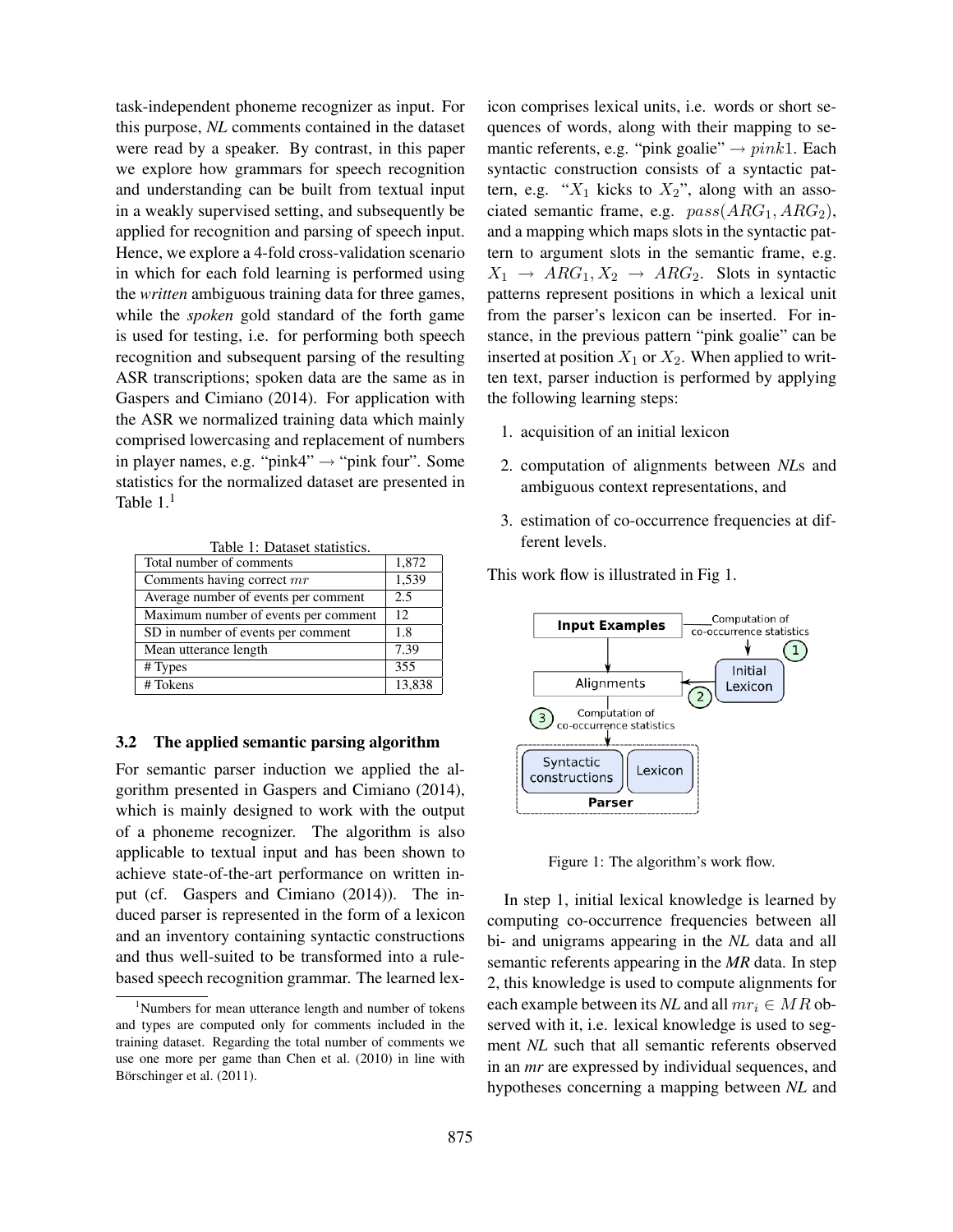semantics are created. For instance, given an input example

|     | NL:      | purple eight kicks to purple seven |
|-----|----------|------------------------------------|
| (1) | $mr_1$ : | $play mode(play\_on)$              |
|     | $mr_2$ : | $pass(purple8, purple7)$           |
|     | $mr_3$ : | pass(purple2, purple5)             |

the following alignment might be created:

| (2) | NL                   | $X_1$ kicks to $X_2$                                                               |
|-----|----------------------|------------------------------------------------------------------------------------|
|     | mr                   | $pass(ARG_1, ARG_2)$<br>Mapping: $X_1 \rightarrow ARG_1$ , $X_2 \rightarrow ARG_2$ |
|     | $nl \rightarrow ref$ | purple eight $\rightarrow purple8$<br>purple seven $\rightarrow purple7$           |

That is, assuming that the algorithm has learned in step 1 that "purple eight" and "purple seven" refer to purpl8 and purple7, respectively, it may use this knowledge to hypothesize that *NL* is an instantiation of a pattern " $X_1$  kicks to  $X_2$ ", which in turn refers to the predicate  $pass(ARG_1, ARG_2)$  with a mapping  $X_1 \rightarrow ARG_1$ ,  $X_2 \rightarrow ARG_2$ .

Alignments are rated, and for each example only those having maximal scores are used for parser induction. By this, lexical knowledge is used to predisambiguate the training data. Given the alignments induced in step 3, a parser is estimated by computing co-occurrence frequencies at different levels. In particular, association scores are computed at three different levels, i.e.

- 1.  $nl \rightarrow ref$ : between all lexical units, e.g. "purple eight", and semantic referents, e.g. *purple8*, appearing in alignments,
- 2.  $NL \rightarrow mr$ : between all syntactic patterns, e.g. " $X_1$  kicks to  $X_2$ ", and semantic frames, e.g.  $pass(ARG_1, ARG_2)$ , appearing in alignments, and
- 3. mapping: between all slots in a syntactic pattern, e.g.  $X_1$ , and argument slots, e.g.  $ARG_1$ , specific for each pattern and semantic frame.

Then, the parser's lexicon consists of rules of the form  $nl \rightarrow ref$ , while the syntactic constructions have the form  $NL \rightarrow mr$ , each coupled with its individual mapping.

Parsing is performed by searching for an appropriate syntactic construction given an input *NL*, and the arguments matching the elements at the slots in the syntactic pattern are inserted into the appropriate argument slots in the associated semantic frame. Approximate matching can be applied during parsing of *NL*s for which no pattern can be found otherwise. In this paper, we always perform approximate matching by searching for a matching syntactic pattern with a Levenshtein distance of 1 if no matching pattern can be found directly, which allows us to parse utterances containing a recognition error. Even though – of course – more than one recognition error might be contained in a given utterance, we do not use greater distance values because this would likely yield parsing errors, as utterances are rather short and most of the words are important for detecting the meaning; leaving out too many words will in general increase the likelihood of matching wrong patterns, thus yielding spurious interpretations. Using the algorithm, for each fold of the RoboCup data set we created a semantic parser using the written training data of three games.

#### 3.3 Creation of language models

Based on the written training data we created different LMs. In particular, we created rule-based recognition grammars using the algorithm and further LMs, such as trigram models, for comparison.

### 3.3.1 Recognition grammars

We built semantic speech recognition grammars given a semantic parser by transforming all rules with an occurrence greater than one into JSpeech Grammar Format  $(JSGF)^2$ . The resulting grammars consisted of rules representing the parser's inventory of syntactic constructions as well as its lexicon. In case of the inventory of syntactic constructions, alternative expansions of learned syntactic patterns were defined, and in case of the lexicon, alternative expansions of learned lexical units were defined. In particular, with respect to the lexicon we defined a rule <ref> which comprises the learned lexical units. With respect to syntactic constructions we defined a rule  $\lt$ utterance $>$  which comprises the patterns. Further, syntactic slots in patterns were replaced by  $\langle$ ref $\rangle$ , allowing lexical units to appear at those positions. In grammar creation, we also investigated the influence of occurrence frequencies of

<sup>&</sup>lt;sup>2</sup>http://www.w3.org/TR/jsgf/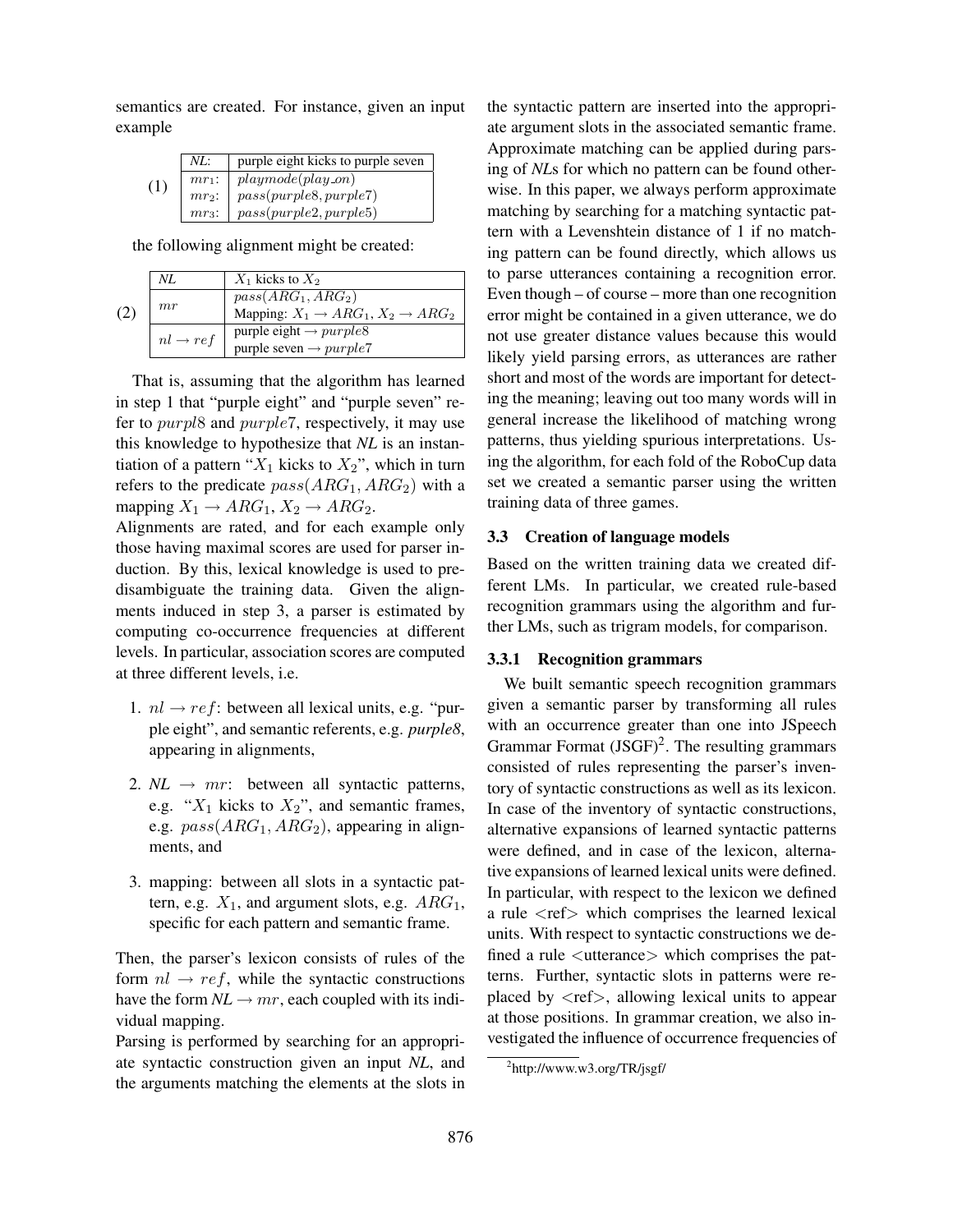syntactic patterns and lexical units to enhance grammatical rules with weights. In particular, we created both weighted and unweighted grammars. When using weights, rules were weighted by using occurrence frequencies, i.e. the frequency which was observed for pattern or lexical unit as aligned by the algorithm during training. Hence, weights for patterns and lexical units aligned less frequently in the training data were smaller, indicating that they were less likely to be spoken. An example illustrating a subset of two (weighted) rules is illustrated in Fig. 2.

Notice that resulting JSGF grammars do not explicitly contain semantic information, but their induction was driven by semantic information. This is the case because a mapping to semantics was not needed during recognition as we explore a two-stage approach where parsing is performed after recognition, allowing the inclusion of further LMs during recognition. However, because both parsing and understanding are performed using the same grammar – where semantic information is ignored by the LM – it would also be possible to induce a semantic grammar that directly maps ASR output into semantic representations.

### 3.3.2 Baseline language models

We computed different language models for comparison; these were mainly stochastic LMs. In particular, we created standard trigram language models from the written training data without making use of concurrent perceptual context information using SRILM (Stolcke, 2002). Since the RoboCup corpus is rather small and n-gram models are typically learned from large amounts of data, in addition we interpolated the trigram models trained solely on the in-domain RoboCup corpus each with a large background language model trained on a broadcast news corpus, i.e. the HUB4 dataset (Fiscus et al., 1998). We also experimented with class-based models, but automatic induction of classes in an unsupervised fashion did not appear promising and we refrained from manually creating classes since the focus of this paper is on the automatic creation of ASR resources without requiring extensive manual effort. However, an interesting experiment would be to utilize the semantic classes induced by our algorithm in order to create class-based language models.

Moreover, in order to evaluate the utility of ambiguous perceptual context for speech recognition grammar induction, as a fully unsupervised grammarbased baseline, we induced syntactic grammars relying on the ADIOS algorithm (Solan et al., 2005). Notice, however, that it is not common to apply grammars learned in an unsupervised fashion directly for SLU. In particular, with respect to semantic parsing, automatically induced grammars are typically post-processed manually, which we refrained from doing, since the focus of this paper is on the automatic creation of speech recognition and understanding components.

#### 4 Experiments & Results

We evaluated the word error rate (WER) as well as parsing accuracy for different language models and combinations thereof. In particular, in case of applying recognition grammars we applied these also in combination with an n-gram back off LM. In particular, the n-gram model was applied in case of utterances which were rejected by the recognizer as out of grammar (OOG), as these might still be parsed subsequently by applying approximate matching. Notice, however, that for our experiments we did not apply both LMs at a time but combined the output of two recognizers for further processing. Notice further that most speech recognizers can only be applied using either a recognition grammar or an n-gram model at a time, but one can assume that two recognizers might be configured to run in parallel. As mentioned previously, we performed 4-fold cross-validation on the four RoboCup games. For each fold, learning semantic parsers and creation of language models was performed using the ambiguous *written* training data for three games and the *spoken* gold standard for the forth game for testing. In the following, we will discuss results for applying our induced grammars as an LM compared to using standard trigrams models (solely trained on the indomain data) as a baseline, since these yielded the best results. In particular, we do not discuss the results achieved by the grammars induced in a purely syntactic manner as they performed worse than semantic grammars in all experiments, and we do not discuss the experiments for the interpolated/adapted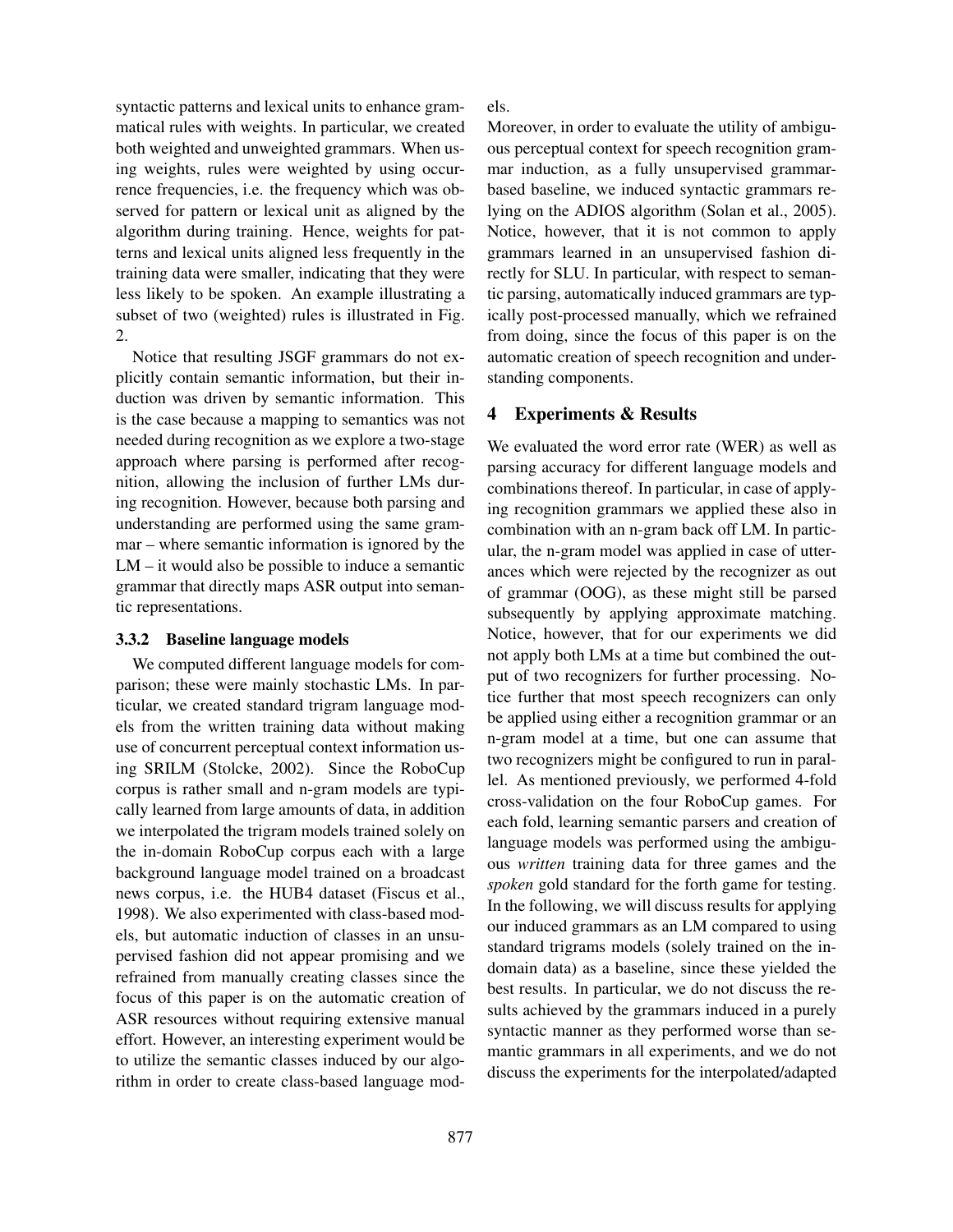public <utterance> = /6/ <ref> again passes to <ref> | /199/ <ref> kicks to <ref> | ...  $\text{Kerf}> =$  /15/ pink goalie | /132/ pink nine | /10/ pink one | ...

trigram models as they performed worse than the in-domain trigram models with the exception of a very slight improvement when applied as a back off model for SLU.<sup>3</sup>

#### 4.1 Speech recognition

Speech recognition was performed using different (combinations of) LMs individually; lexicon and acoustic models were the same in all cases.<sup>4</sup> Speech recognition results with respect to the word error rate averaged over all folds are presented in Table 2.

Table 2: speech recognition results

| Applied language model(s)     | WER $(\%)$ |  |
|-------------------------------|------------|--|
| Semantic grammar w/o weights  | 15.55      |  |
| Semantic grammar w/o weights  | 12.63      |  |
| + trigram back off            |            |  |
| Semantic grammar inc. weights | 17.15      |  |
| Semantic grammar inc. weights | 10.88      |  |
| + trigram back off            |            |  |
| Trigram (baseline)            | 7.1        |  |

As can be seen, with a rather low error rate of 7.1%, applying trigram language models yields the best results. While in case of applying semantically motivated recognition grammars the WER increases, it must be noted that in cases in which no back off models were applied this is to some extent due to OOG utterances (as these yield several deletions compared to the reference data). Yet, the OOG-rate is rather low, i.e. averaged over all folds 8.6% and 4.1% when using grammars with and without weights, respectively. However, even in

cases where OOG utterances are recognized by applying trigram language models, the WER is higher compared to applying trigram language models only. Notably, these results were not consistent across folds. For two folds, the WER actually decreased when combining a semantically motivated grammar including weights with a trigram language model compared to applying the trigram language model only, thus indicating that combining semantically motivated grammars learned with weak supervision with trigram models can also yield improved recognition performance over applying trigram models only in some cases.

#### 4.2 Semantic parsing

For each fold, ASR transcriptions were parsed using the semantic parser learned on the training data for that fold. For comparison, as an upper baseline we computed parsing performance on normalized gold standard data, since typically performance degrades – and often to a large extent – when a semantic parser is applied to ASR transcriptions of speech; recall that the applied algorithm achieves state-ofthe-art performance on the dataset.<sup>5</sup> Results are presented in Table 3.

Table 3: Semantic parsing results on written text and on speech transcribed using different language models <u>Written text (reference)</u>

| WHItten text (reference)                            |             |       |        |  |  |
|-----------------------------------------------------|-------------|-------|--------|--|--|
|                                                     | ${\bf F}_1$ | Prec. | Recall |  |  |
| Normalized text                                     | 87.26       | 94.28 | 81.42  |  |  |
| <b>Speech</b>                                       |             |       |        |  |  |
| Applied language model(s)                           | ${\bf F}_1$ | Prec. | Recall |  |  |
| Semantic grammar inc. weights                       | 84.18       | 88.7  | 80.18  |  |  |
| Semantic grammar inc. weights<br>+ trigram back off | 84.46       | 87.53 | 81.64  |  |  |
| Semantic grammar w/o weights                        | 82.24       | 84.83 | 79.84  |  |  |
| Semantic grammar w/o weights<br>+ trigram back off  | 82.37       | 84.67 | 80.21  |  |  |
| Trigram (baseline)                                  | 78.36       | 90.34 | 69.4   |  |  |

<sup>&</sup>lt;sup>5</sup>While comparison with a manually created gold standard grammar would be interesting as well, a manually created grammar for the utilized dataset is unfortunately not available.

 $3$ The results were: interpolated/adapted LM: WER: 13.43%, F1: 71.22%, semantic grammar + interpolated/adapted LM backoff: WER: 13.85, F<sub>1</sub>: 84.6%, syntactic recognition grammar: WER: 18.98%, F<sub>1</sub>: 70.86%, syntactic recognition grammar + trigram back off: WER:  $13.98\%$ , F<sub>1</sub>:  $71.27\%$ .

<sup>4</sup>We applied Sphinx4 (Walker et al., 2004) using lexicon and acoustic models trained on the HUB4 dataset (Fiscus et al., 1998), which contains broadcast news speech matching our RoboCup data with respect to acoustics in that in both cases read speech is addressed; these resources are available online. We added phonetic transcriptions for out of vocabulary (OOV) to the vocabulary; only two were OOV along with some typos.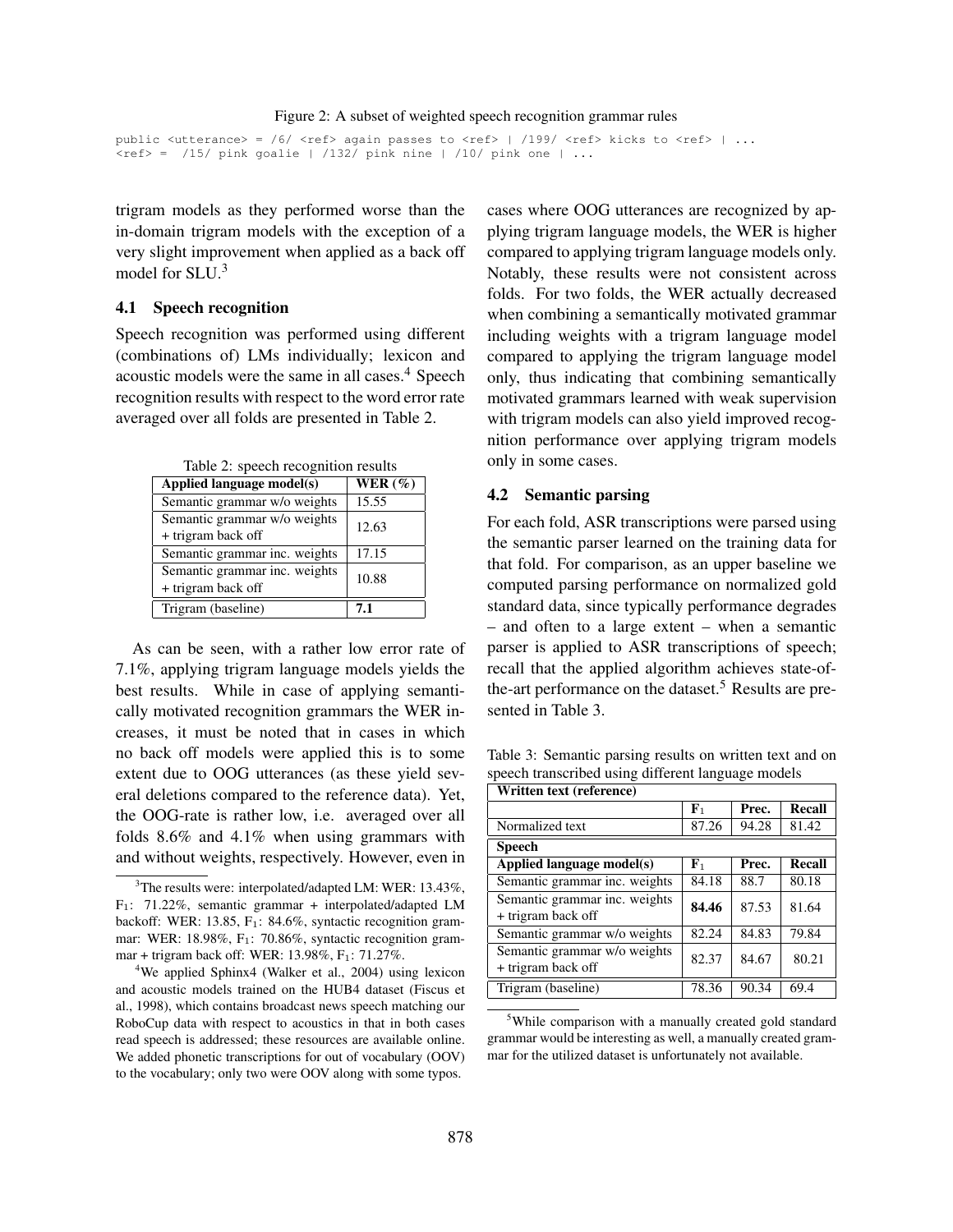The results reveal that in case of applying trigram LMs  $F_1$  degrades about 9% absolute compared to parsing written text (reference), yielding 78.36% in  $F_1$ , even though the WER is rather low with a value of 7.1%. Thus, the trigram seems to "destroy" semantically meaningful sequences while restoring sequences that contain no meaning. By contrast, in case of applying a semantically motivated recognition grammar including weights, performance improves by 6% absolute over the trigram model, even though the WER is higher in this case. Moreover, including weights in the recognition grammars yields improved performance compared to using unweighted grammars.

Notably, the decrease in performance in case of applying a weighted semantically motivated recognition grammar (+ trigram back off) compared to performance on the reference data is mainly due to a decrease in precision. Here it must be noted that the high values in  $F_1$  are achieved without performing any optimization of (recognition) parameters. In the performed experiments, the probability for OOG utterances was rather low, and thus utterances were matched incorrectly by the ASR which were actually not covered by the grammar, yielding both recognition and subsequent parsing errors. However, these parameters can be tuned, likely increasing precision and  $F_1$  even further (and probably also the WER).

Applying a back off trigram model yields only little improvement in parsing performance, although this may to some extent be due to not tuning recognition parameters. That is, if the ASR would be tuned to reject more OOG utterances correctly, these utterances might instead be recognized by a trigram model and probably parsed correctly by applying approximate matching.

### 5 Discussion

When applying trigram models, even with a rather low error rate of 7.1%, semantic parsing performance degraded about 9% absolute in  $F_1$ . Here it must be noted that due to the evaluation schema a single recognition error can yield a completely incorrect parse. Recall that evaluation is performed on the basis of fully correct *mr*s, i.e. all referents and the predicate must be determined correctly in order to yield a correct parse. For instance, if any of the words "purple", "pink", "two" or "five" is deleted or substituted in an utterance "purple two passes to pink five", one of the referents may not be identified (correctly). Similarly, deleting or substituting "passes" may yield an incorrect predicate or no parse at all. Hence, parsing performance can degrade rapidly even on ASR transcriptions containing only few recognition errors.

The results show that, in line with previous research (Wang et al., 2003; Bayer and Riccardi, 2012), a lower WER may not yield better understanding results, i.e. in our case parsing performance is not directly dependent on the WER but rather on the type of errors made. In particular, with respect to semantic parsing it is important that words carrying important meaning are recognized correctly. For instance, a spoken utterance "pink nine passes the ball to pink seven" in which "seven" is incorrectly recognized as "eleven" likely yields a parsing error while a recognition error which substitutes "backward" by "forward" may not prevent correct parsing. This is the case because "forward" and "backward" do not carry any semantics in the data set at hand, while correct identification of numbers is in most cases essential for detecting the correct semantic referents. Applying the semantically motivated grammars may have been beneficial in recognizing the semantic referents correctly because the system can explicitly learn them and their appearances in certain patterns in contrast to the trigram model. In particular, if an utterance "pink nine passes the ball to pink seven" appears during recognition and "pink seven" has not been observed in the context of the preceding words during training, then the n-gram model would assign a low probability, likely leading to a recognition error such as "pink eleven". By contrast, in case of semantic grammars the system can learn that the utterance is an instantiation of a pattern "*player* passes the ball to *player*" and that all players can appear at the contained slots, thus making the appearance of the example utterance more likely. Notably, semantic classes such as *player* can in principle also be modeled in stochastic language models, in particular by applying class-based models, or in syntactically motivated grammars. Recall that we also experimented with syntactically motivated grammars and with class-based models and that neither classes which were auto-induced on the raw text data nor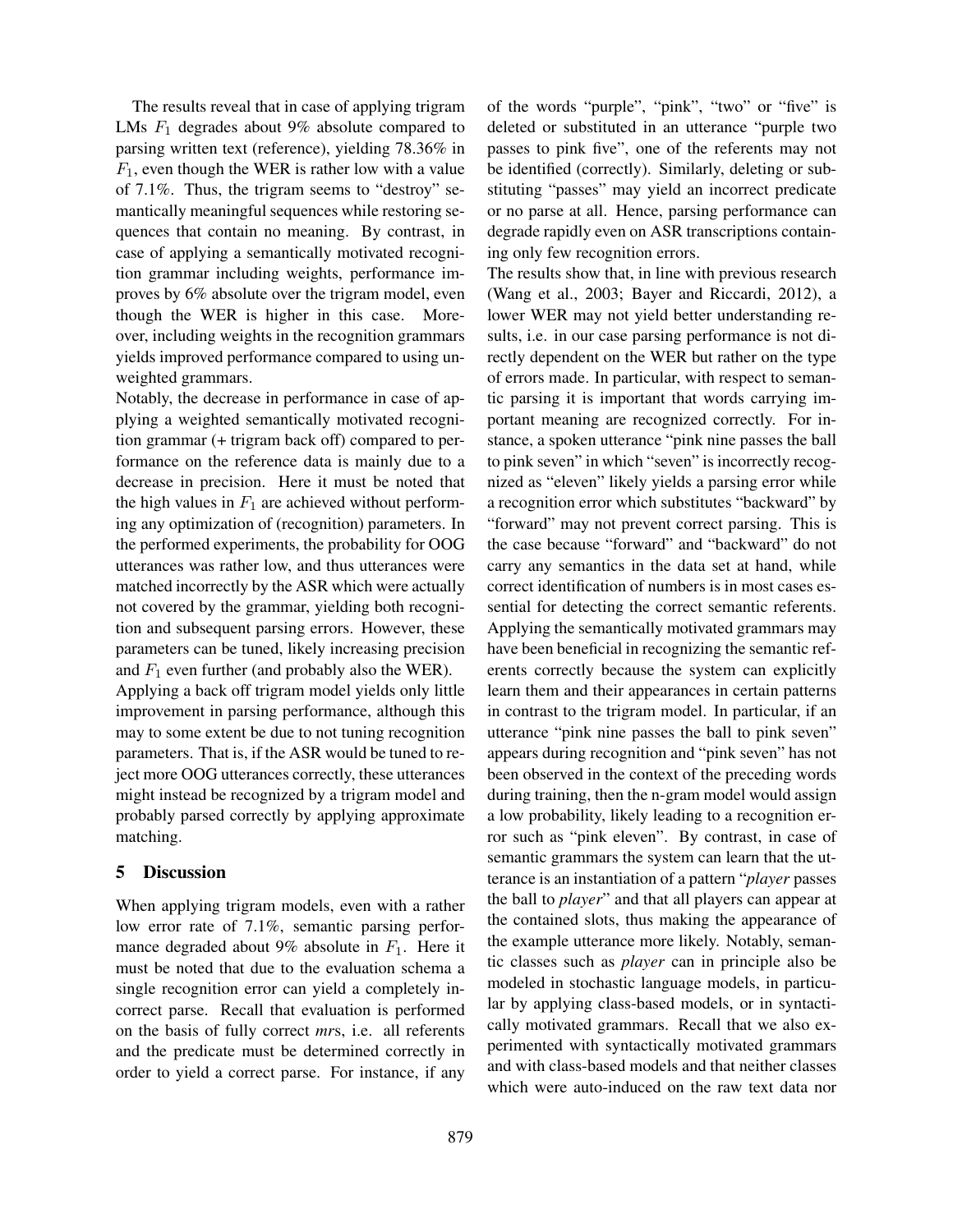syntactically motivated grammars yielded promising results. Thus, using weak supervision in the form of perceptual context information appears to be beneficial for detecting semantic classes compared to working with raw text. An interesting point for future work might be to explore whether using semantic groupings induced by our algorithm in a classbased model yields reasonable results, in particular when applied as a back-off model in combination with a semantically motivated recognition grammar. Further, we have also investigated weighting rules for semantically meaningful lexical units, i.e. in this example the probability for the occurrence of players like "pink nine" and "pink seven" can be increased according to their occurrence frequencies, thus making recognizing them more likely. Our results indicate that by weighting semantically meaningful sequences, performance is improved, possibly because more words carrying semantics are recognized correctly, even though words carrying no semantics like "forward" or "backward" might be confused, which, however, may not prevent correct parsing. In general, while in SLU research mainly cascading systems are explored, in line with previous work (Wang et al., 2003; Bayer and Riccardi, 2012), our results indicate that joint models yield improved parsing performance, even though word recognition performance may decrease. Yet, our results indicate that a combination of a semantic grammar with a standard trigram model during speech recognition can also reduce the word error rate in some cases compared to applying the trigram model only. Furthermore, the results emphasize that capturing semantic information in a language model applied during ASR is beneficial for subsequent semantic parsing, since the ASR can be tuned towards recognizing words carrying semantics more precisely, which is important with respect to parsing performance.

### 6 Conclusion

This work investigated the induction of semantic grammars applicable for both speech recognition and understanding in a weakly supervised setting, i.e. using ambiguous context information. In doing so, we compared parsing the output of speech recognizers applied with different language models. Our results indicate that by applying the same semantically motivated grammar learned with weak supervision for both recognition and parsing, speech can be parsed into formal meaning representations with a rather low loss in performance compared to parsing of data without recognition errors, that is, textual data or manual transcriptions of speech. An improvement in parsing performance was obtained over a cascading approach in which a standard ngram model is used, and we have shown how learning weights for grammatical rules applied in speech recognition can yield improved subsequent parsing results compared to applying unweighted grammars.

### Acknowledgments

This work has been funded by the DFG within the CRC 673 and the Cognitive Interaction Technology Excellence Center.

### References

- Ali Orkan Bayer and Giuseppe Riccardi. 2012. Joint language models for automatic speech recognition and understanding. In *Proceedings of the IEEE/ACL Workshop on Spoken Language Technology (SLT)*.
- Benjamin Börschinger, Bevan K. Jones, and Mark Johnson. 2011. Reducing grounded learning tasks to grammatical inference. In *Proceedings of the 2011 Conference on Empirical Methods in Natural Language Processing (EMNLP)*.
- David L. Chen and Raymond J. Mooney. 2008. Learning to sportscast: A test of grounded language acquisition. In *Proceedings of the 25th International Conference on Machine Learning (ICML)*.
- David L. Chen, Joohyun Kim, and Raymond J. Mooney. 2010. Training a multilingual sportscaster: Using perceptual context to learn language. *Journal of Artificial Intelligence Research*, 37(1):397–435.
- Renato De Mori, 2011. *History of Knowledge and Processes for Spoken Language Understanding*, pages 11–40. John Wiley & Sons.
- Anoop Deoras, Gokhan Tur, Ruhi Sarikaya, and Dilek Hakkani-Tur. 2013. Joint discriminative decoding of words and semantic tags for spoken language understanding. *IEEE Transactions on Audio, Speech and Language Processing*.
- Marco Dinarelli, Alessandro Moschitti, and Giuseppe Riccardi. 2012. Discriminative reranking for spoken language understanding. *IEEE Transactions on Audio Speech and Language Processing*, 20(2):526–539.